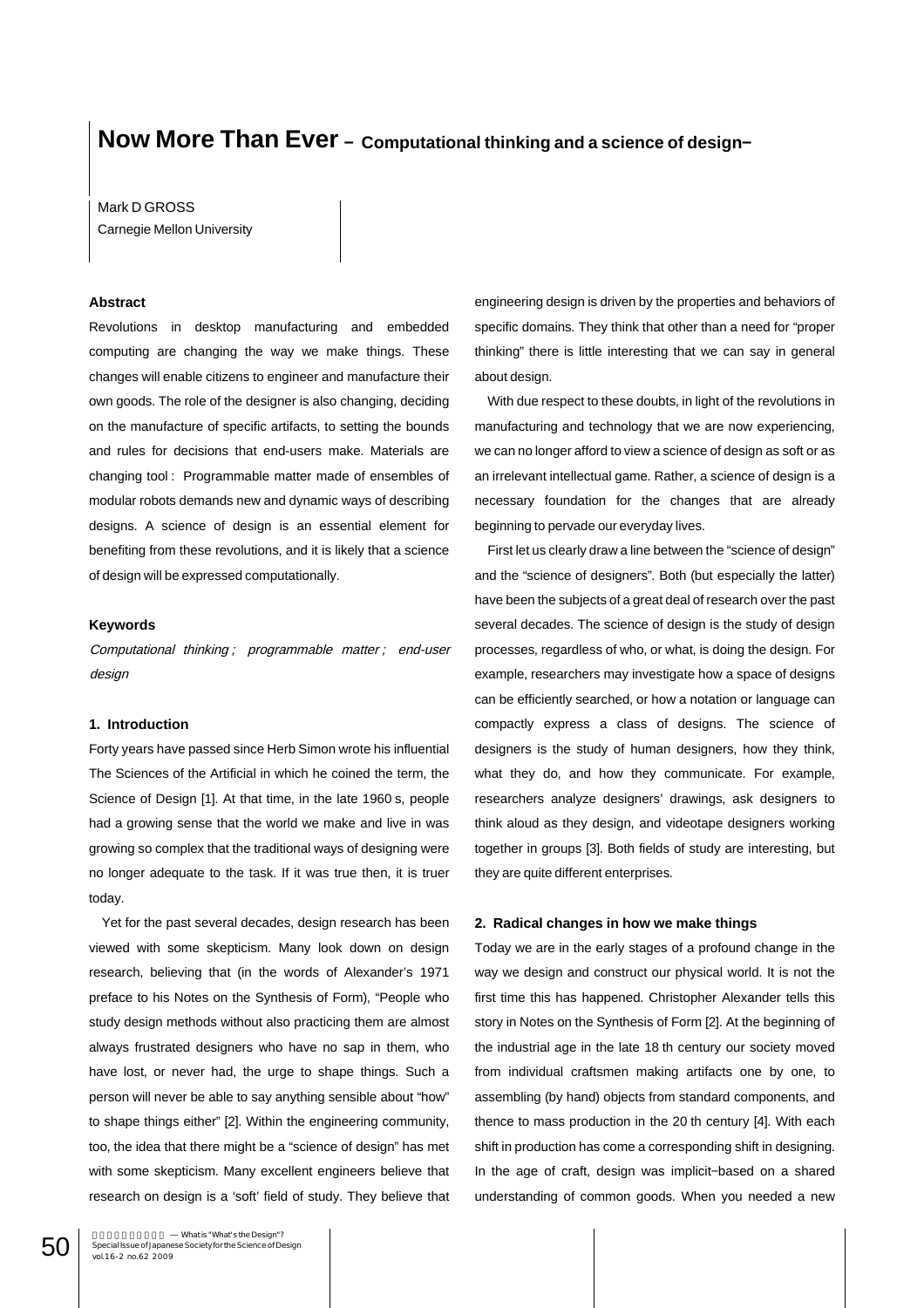gate or a hammer you went to the blacksmith and explained what you needed and he made you one. The industrial age brought the need for explicit designing to consider the function of the artifact and to plan the materials and methods of producing it. The designer or engineer made paper drawings and models to plan the artifact. When the designing was done the drawings were used for manufacture. Mass production made design even more necessary, as high costs of tooling and setting up manufacturing lines demanded that we thoroughly think through an artifact before beginning to make it. Today, designers no longer use paper drawings to conceive, consider, and convey their designs. Instead, files are stored and transferred electronically from designer to manufacturer. Still we are mostly in the mode of making drawings and models to design the artifacts we desire.

Each shift in the design and production of our physical environment has resulted in broad and profound impacts on our society in myriad ways (health, education, social and economic order) that would have been almost impossible to predict. There is every reason to believe that the changes of our time will have even broader societal impact than those that have come before. The fundamental change in manufacturing and production that we are in the midst of now has the capacity to enable and empower ordinary citizens in ways that have never before been possible. By leveraging the science of design, the engineering of desktop manufacturing, and the software to bring the two together, we can make the vision of "democratizing innovation" [5] come true. I will argue that it is the software, and particularly computational ways of expressing design knowledge and expertise that will bring this dream to reality.

The shift in the production of the physical world derives not from a single technological advance but from developments in several arenas : computer controlled tools (e.g., desktop manufacturing), embedded computing, and science of design.

#### **3. Desktop design & manufacturing revolution**

Already underway is the shift to desktop manufacturing − people can afford to design and manufacture one-off artifacts for themselves. An early example was desktop publishing. Before we invented laser printers if you wanted a brochure, a newsletter, or a poster you worked with a graphic artist to design a layout, select typefaces, paper, and so on ; and then with a printer who would execute the design and produce the final inked paper product. Today laser and inkjet printers are practically free, and using desktop software anyone can design and print their own newsletters, calendars, wedding invitations, and even books. The desktop publishing revolution was driven first by the development of laser printing technology. Application software enabled professionals at first, and eventually end users, to produce graphic work. A key component was the underlying Postscript language that applications use to produce page descriptions for laser printers.

Laser and water jet cutters, three-dimensional printers, and computer-numerically controlled milling machinery are now extending this shift from the mostly flat world of paper and graphic arts to the richer three dimensional world of physical objects. The first (or second) generation of hardware to support this revolution in "desktop manufacturing" is already commercialized and capabilities continue to advance as costs drop [6, 7]. The specific technologies vary from laser sintering to fused deposition modeling, but we are clearly moving along a trajectory from single material (e.g., plastic or metal) to multiple materials, to the ability to manufacture−in small quantities− unique physical objects with embedded electronic circuitry, printed displays and other actuators (http://fabathome.org ; http : //www.2objet.com). As with desktop publishing, software plays a key role : Computer-aided design and engineering applications to describe physical objects and simulate their behavior, and the underlying representations (analogous to PostScript) enable designers to do their work.

## **4. Embedded computing revolution**

A second revolution−this one in computing−is also underway : We are embedding microcontrollers, actuators, and sensors into our physical environment, and the communication and control of these devices [9]. Advances in micro- (and nano-) electronics leading to low cost sensors and actuators, microcontrollers that are as powerful as yesterday's mainframes, and new wireless communications protocols fuel this revolution. We see its impact in everyday lives as our clothing, our furniture, our buildings, automobiles, and cities become computationally enhanced. Applications are simple so far but already we have the capacity to make things that exhibit computationally complex behaviors.

The desktop manufacturing revolution applies here as well. As recently as a decade ago only an experienced engineer could design and manufacture a printed circuit board (PCB).

> $\begin{array}{c} \text{Whatis ``What's the Design''?} \ \text{5} \ \text{5} \ \text{6} \ \text{5} \ \text{6} \ \text{6} \ \text{6} \ \text{6} \ \text{6} \ \text{7} \ \text{8} \ \text{8} \ \text{7} \ \text{8} \ \text{8} \ \text{8} \ \text{9} \ \text{1} \ \text{1} \ \text{1} \ \text{6} \ \text{-} \ \text{2} \ \text{1} \ \text{1} \ \text{1} \ \text{1} \ \text{2} \ \text{3} \ \text{4} \ \text{1} \ \text{2} \ \text{3} \$ vol.16-2 no.62 2009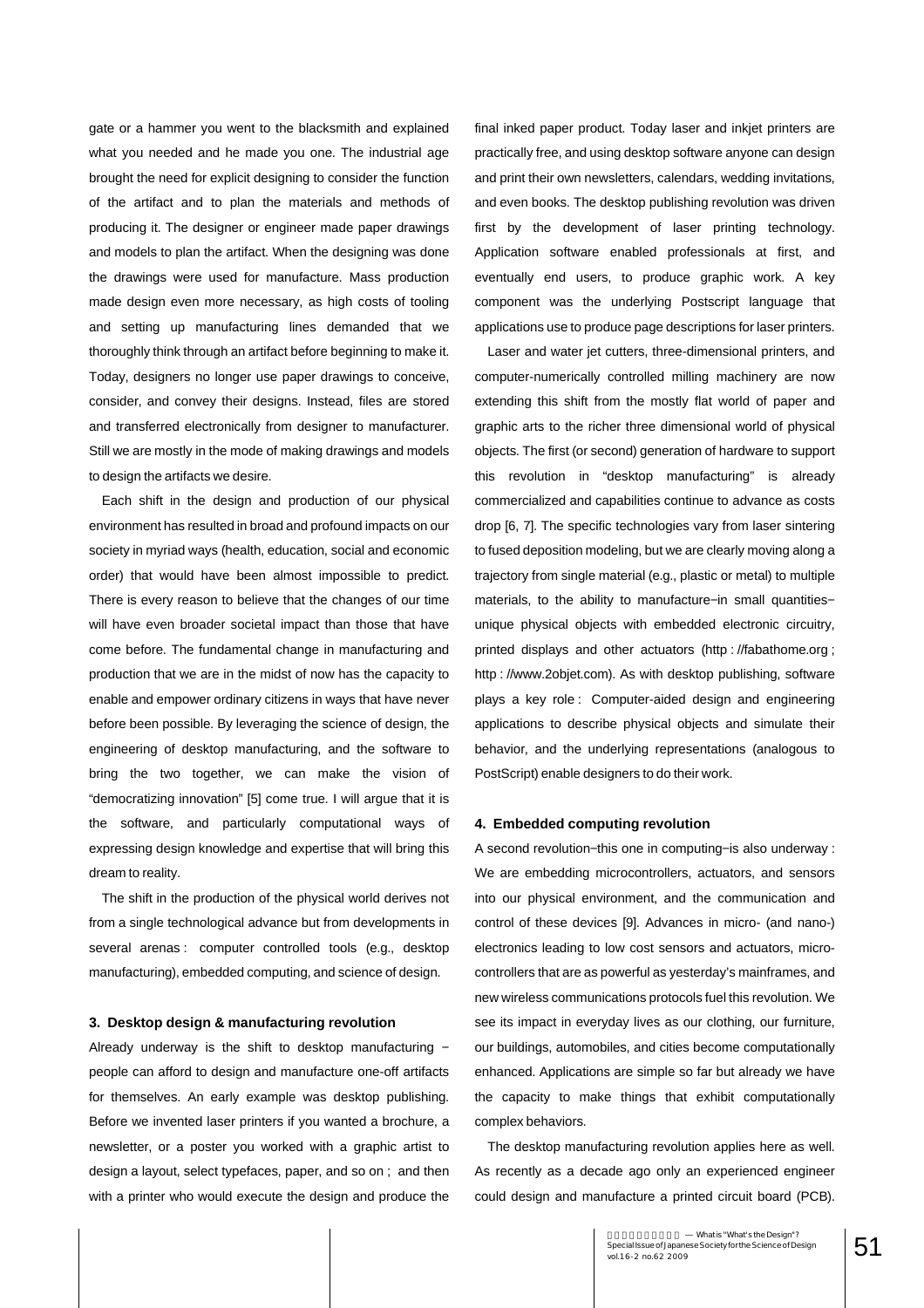Today even a high school student can easily acquire the skills to design a board using off-the-shelf software and send the file to a fabricator for low-cost overnight manufacture. Inkjet printer companies are now envisioning affordable desktop PCB manufacture [8].

#### **5. Design methods & science of design**

In addition to advances in desktop manufacturing and ubiquitous computing, another relatively recent development is relevant : The recognition that the complexity of the things we make and their interaction in the world demands that we understand designing better. Although its roots go back further, in the mid-1960 s researchers−in what became known as "design methods movement"−began to recognize that increasing complexity demanded a comprehensive understanding of designing−in Simon's memorable phrase, a "science of design" [1]. Although the focused intensity of the design methods movement faded, the agenda did not. Today the software engineering and human-computer interaction communities have embraced Alexander's "Pattern Language" approach [9]. Horst Rittel's "issue based information systems" [10] led to design rationale and knowledge management.

The recent US National Science Foundation "Science of Design : Software Intensive Systems" initiative [11] is further evidence that the needs that drove Simon, Rittel and others in the 1960 s and 1970 s−to understand designing in the face of increasing complexity−remain relevant today. We still lack a coherent fundamental science of design (an understanding of the structure of design decision making, abstracted from specific domains). Still, we have seen steady progress in modeling design processes and developing computational design methods and tools. As computer hardware advanced and more powerful programming environments became the norm, the early insights of the design methods movement took form in increasingly powerful computer-aided design (CAD) tools for architectural, mechanical, electrical, civil, and software engineering.

### **6. Code as the carrier for design expertise**

The move, starting in the 1960 s, from design by hand to design with computer tools enabled us to begin to automate some of the reasoning and decision making that is at the heart of designing. One of the earliest examples, of course, was Ivan Sutherland's Sketchpad program. Sketchpad is known for many things, but for the science of design, Sutherland's most important contribution in Sketchpad was to describe a design as a set of constraints that the program could manage as the human designer made changes. Later, during the 1980 s and 1990 s, researchers in expert systems, case based reasoning, and other fields of artificial intelligence, followed this general approach and applied these ideas to design in many different domains−from buildings to circuits to software to machines. Advances in computer hardware and software during the 1980 s and 1990 s made it possible to implement the ideas that the design methods researchers had worked on in the 1960 s and 1970 s.

What is important about this piece of history is that software became the medium for carrying the methods and techniques that the early design researchers developed. In a kind of chicken-and-egg process, as the software became more sophisticated, designers in practice began to adopt it and depend on it. In some fields, notably integrated circuit design, the software began to embed automated design methods that human designers could not perform in reasonable amounts of time. Design knowledge and expertise began to take the form of code. Designers began to adopt computational thinking [12].

Still, during the shift from design-by-hand to computer-aided design, the dominant model has been the computer program as tool or assistant to the designer. The designer is in control and makes all the decisions. The computer has served mostly to record and display the decisions the designer makes, and to calculate, look up, and render information about the design. Although adopting computer aided design tools has affected design practice, so far we have experienced only a small departure from the traditional way of making design decisions. That is about to change.

#### **7. End-user design and computational thinking**

The revolutions in desktop manufacturing and in embedded computing push us towards computational ways of thinking about design. One example is end-user designing, now becoming popular as 'co-creation' [13]. End-user design is the idea that as we move away from mass-production and embrace the idea of individualized or 'mass-customized' manufacturing, ordinary citizens will be able to design and make things for themselves. We are seeing the first wave of co-creation, in which citizens (sometimes called "consumers") participate in making decisions about a design. The examples are many,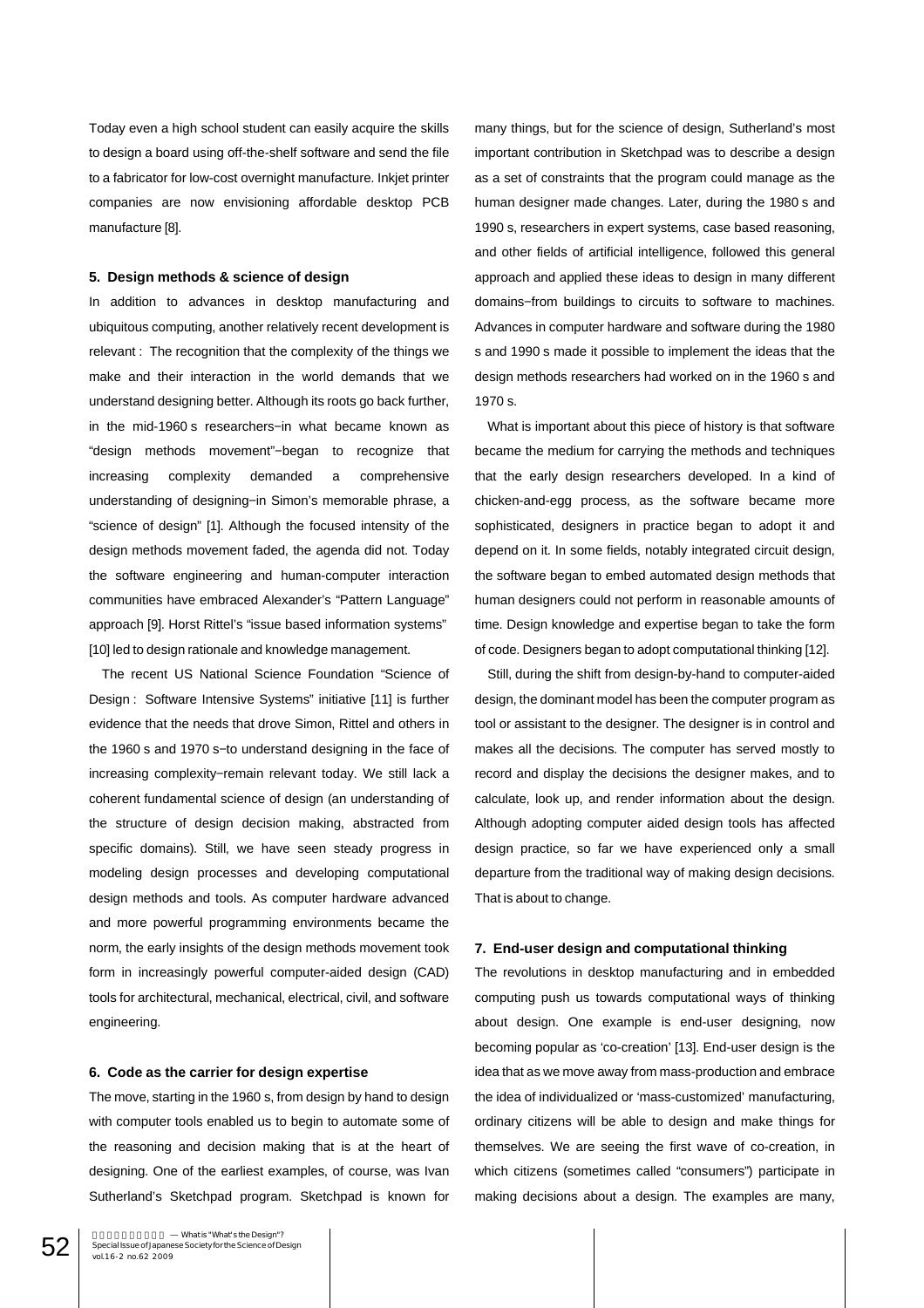from shoes to cars to toys. (Although it is now becoming popular, enabling end users to directly make design decisions is an old idea : Beginning in the early 1960 s Dutch design methodologist N. John Habraken developed a theory and method for engaging citizens in the design of their housing [14].) End-user design requires professional designers to set up a design space that citizens can work within. They specify the rules that govern the end-user designs. (This too, of course, is a design act.) Today the design and production process is usually computationally mediated, so the bounds of the space and the rules that govern designs are also expressed computationally.

The advances in personal desktop manufacturing that are empowering end-users to design and manufacture their own goods demand advances in software. We need representations to describe designs and applications to manage and manipulate those representations. The representations are design languages that machines can parse, recognize, and process. The applications are compilers and other development tools. Instructions in a high-level programming language like Ruby or Lisp describe the behavior we want a computer to perform. Instructions in a high-level design language describe what we want of our design artifact. A design compiler takes high-level descriptions of the behavior and generates implementation in the form of an object. For example, a compiler might generate code that a 3 D printer, or other desktop manufacturing machine can execute to physically produce a design.

It might seem that this way of designing will limit creativity. The opposite is true. Computational descriptions of design will enrich, not impoverish opportunities for everyday creativity. It should be clear, then, that the way that the computational tools for design are configured will strongly color the ways in which citizens can be creative. Nakakoji has outlined an interesting and valuable framework for understanding−and designing− computational tools to support end-user creativity in design[15].

## **8. The programmable world**

Another, perhaps even more profound, change is on the horizon : a physical world whose behavior that we can program. We already see microprocessors embedded into many of our everyday things–from clothing to transportation– and with that comes the ability to program their behavior. As our things and our world become enhanced with computation, we must find ways for citizens to program and reprogram their behavior. As with our end-user design story, citizens become designers of the dynamic behavior of things and places in the world.

A logical extension of the computationally embedded things we have today is a world built from ensembles of thousands of modular robots. Each robot would be able to sense its immediate environment, move itself and perhaps its robot neighbors, and communicate with other robots in the ensemble. The robots could be programmed to respond automatically to changes in their environment, or to change configurations on command. For example, a building made of robot building blocks [16] could reconfigure itself to adapt to different weather conditions, different uses, or to respond to emergencies such as earthquakes, fires, or floods. Although making this idea a reality may seem far in the future, several research groups are developing the core technologies for "programmable matter" today [17−19].

If programmable matter becomes an everyday reality, how will we design for it? As we saw with end-user design, the role of the professional designer will change. No longer will the job of a designer be to make informed decisions about a specific artifact. Instead, the job of the professional designer will be to program the artifact's dynamic and responsive behavior. Or rather, to program the dynamic and responsive behavior of the ensemble of modular robots of which the artifact is made. To the designers of today, this may seem a quite different kind of job than what we usually think of as design. Really, though, the designer's task will still be−as it always has been−to create things that meet certain needs. The difference is that instead of creating the things directly in a "one-off" fashion, the designer will program the materials to respond to different conditions.

#### **9. Discussion**

We began with a reference to Simon's lecture on the Science of Design. Simon made his remarks at a time of great social and technological change around the world. We are today again at a time of great change : enormous challenges face humanity− climate change and its effects, the need to feed a growing world population, mass urbanization, and so on. More than ever we need a science of design−a rigorous and systematic understanding of how to design.

A science of design promises to be domain-agnostic. That is, the idea of a science of design is that, apart from the domain